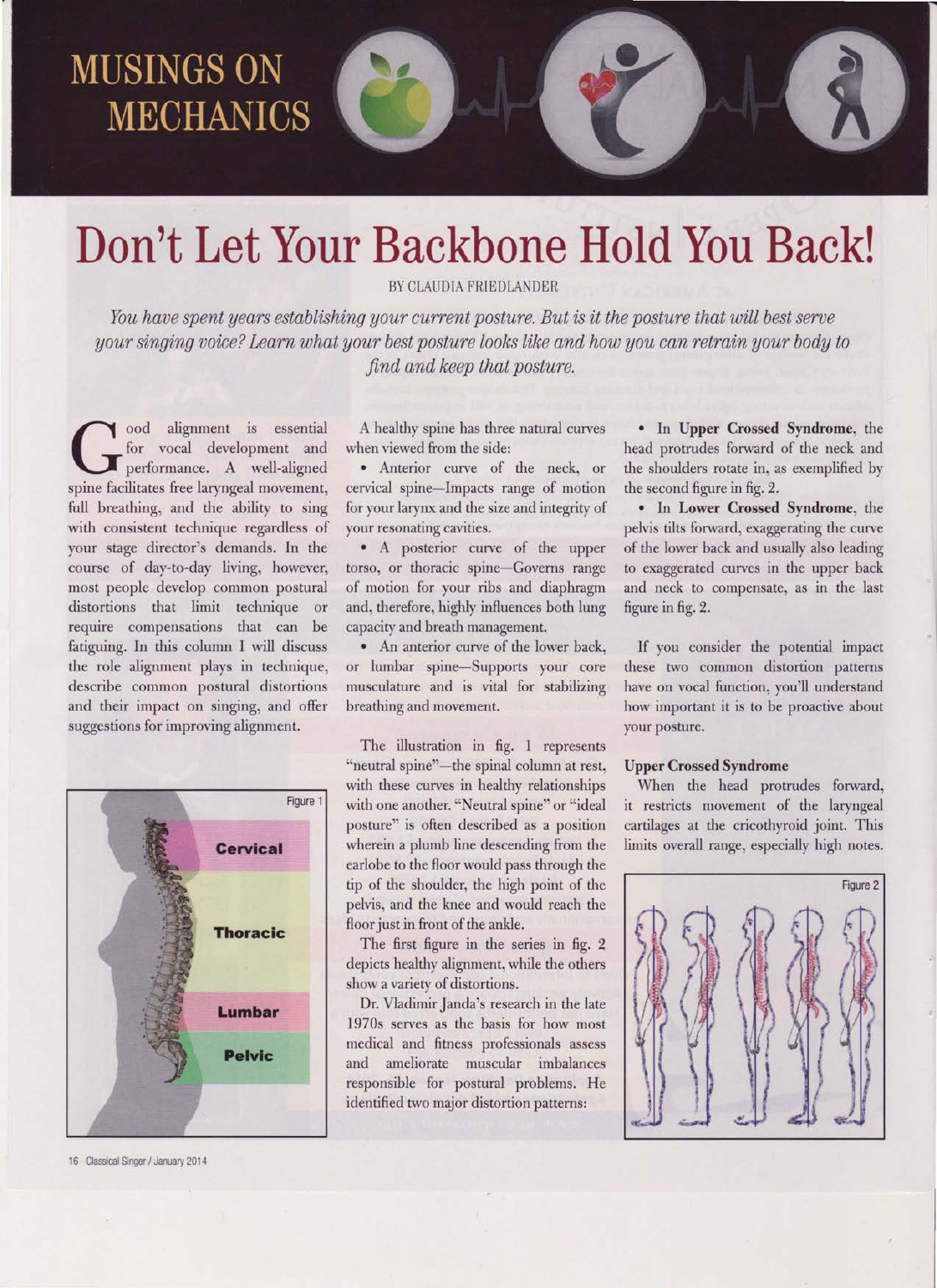The various strap muscles connecting the larynx to the sternum are shortened, which further limits laryngeal movement. When the shoulders round in, the ribs cannot fully expand, lowering lung capacity and reducing strength and coordination in many of the muscles governing breath management.

### Lower Crossed Syndrome

When the pelvis tilts forward, it creates weakness and imbalance throughout the muscles of the core, compromising the stability of the breathing apparatus. If the curve of the lower back is exaggerated it affects the movement of the diaphragm because the diaphragm is tethered to the lumbar vertebrae. As with Upper Crossed Syndrome, exaggeration of the curve in the upper back restricts range of motion through your ribs. An exaggerated curve in the neck limits laryngeal and jaw movement and distorts access to the resonating chambers.

As you can see, any distortion in the natural curyes of your spine will impact your singing, and most people develop aspects of one or both of these patterns. Long periods of sitting during school years, a commute in an uncomfortable car or train, a cheap mattress in your freshman dorm room, or old injuries that took a while to heal can all lead to postural problems. To realize your full potential as a singer, you must address them.

Most books on vocal pedagogy, old and new, emphasize good alignment as foundational for the development of vocal technique. They describe what it looks like with great physiological specificity and beautiful illustrations, but they offer very little advice for how to cultivate this crucial aspect of singing. When I first studied singing and knew nothing about anatomy, I thought I was supposed to try to hold and carry myself in a way that would make me look more like the illustrations in my pedagogy books. I'm now pretty sure that only made things worse!

Imperfect alignment results fiom a pattern of muscular imbalances cultivated through years of habitual self-use. It took you a while to develop the alignment you now have. and it will take some time and focused work to transform it into what you would like it to be. I recommend a threepronged approach:

- Increase kinesthetic awareness
- Relieve areas of stiffness and tension
- Strengthen areas of weakness

### Kinesthetic Awareness

Change always begins with awareness. Your posture and movement habits are so familiar to you that they are extremely difficult to notice, so you will need to cultivate a deep awareness of problematic patterns before you will be able to replace them with better ones.

There are many somatic practices that are highly effective for increasing kinesthetic awareness. Alexander Technique is particularly useful for singers because it begins by releasing holding in the neck and head and was originally created to alleviate vocal dysfunction. Michael Hanko's article "Beyond Posture: The Alexander Technique for Singers," from the August 2010 issue of Classical Singer, provides a good introduction. Other practices that enhance kinesthetic awareness include Body Mapping and Feldenkrais.

If you do not have access to professionals in any of these fields, a regular sitting meditation practice can also enhance your kinesthetic awareness and help to make your alignment and movement choices more conscious.

### Relieving Stiffness & Tension

If you want to improve your alignment, you must improve mobility in the various structures that are holding you in your default position. This means both stretching muscles that have become short and tight and also restructuring

# **A voice to be heard**



### Experience conservatory-level training in a liberal arts environment at Chapman University

Consistently ranked among the best American music schools, we offer quality programs with dedicated faculty, world-class student ensembles, and state-of-the-art facilities.

Offering Bachelor of Music degrees in Music Performance, Music Education, and Composition. Talent awards, academic scholarships, and financial aid assistance available.

C HAP M AN COLLEGE OF PERFORMING ARTS U N I V E R S I Ty CONSERVATORYOFMUSIC

Voice Faculty: Margaret Dehning, Director of Vocal Studies;<br>Milena Kitic, Artist-in-Residence; Carol Neblett, Artist-in Residence, Christina Alexopoulos, David Alt, Peter Atherton, Christina Dahlin, Kristina Driskill, Patricia Gee, Patrick Goeser, Jonathan Mack,

### .<br>Bruce McClurg, Susan Montgomery<br>**Alexander Technique:** Pamela Blanc

Operatic Studies: Peter Atherton, Director of Operatic Studies; Carol Neblett, Associate Director of Opera Chapman, Cheryl Lin Fielding, Opera/Vocal Coach; Janet Kao, Opera/Vocal Coach

Choral Ensembles: Stephen Coker, Director of Choral Studies; Angel Vdzquez-Ramos, Choral Music Education

For admission and scholarship information, please contact:

Office of Admissions, Chapman University One University Drive Orange, California 92865 1-888-CU-APPLY www.chapman.edu

Accredited institutional member of the National Association of Schools of Music